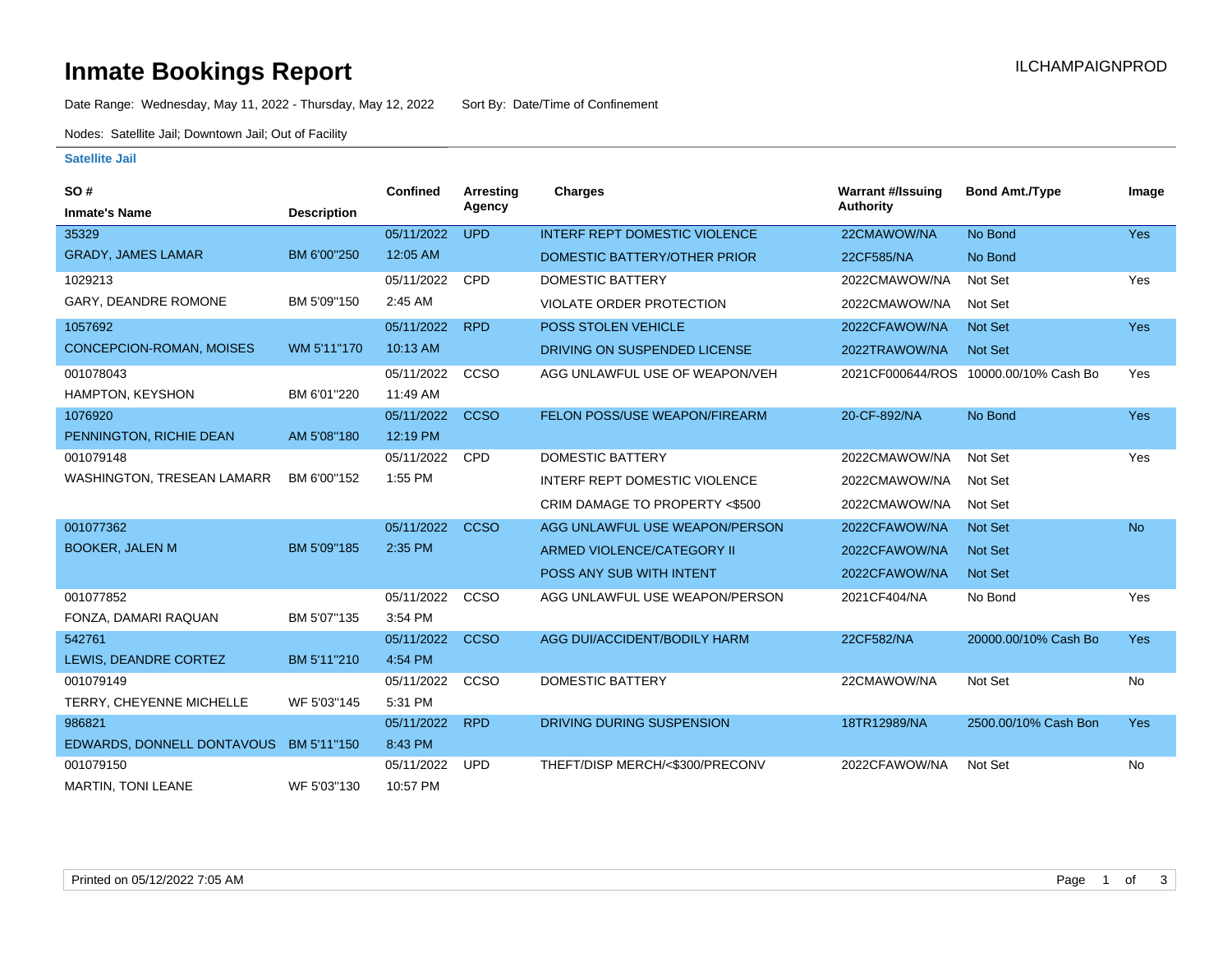# **Inmate Bookings Report Installation ILCHAMPAIGNPROD**

Date Range: Wednesday, May 11, 2022 - Thursday, May 12, 2022 Sort By: Date/Time of Confinement

Nodes: Satellite Jail; Downtown Jail; Out of Facility

### **Satellite Jail**

| SO#                        |                    | Confined   | Arresting | Charges                              | <b>Warrant #/Issuing</b> | <b>Bond Amt./Type</b> | Image |
|----------------------------|--------------------|------------|-----------|--------------------------------------|--------------------------|-----------------------|-------|
| <b>Inmate's Name</b>       | <b>Description</b> |            | Agency    |                                      | Authority                |                       |       |
| 1027074                    |                    | 05/12/2022 | CPD       | OTHER AMT NARCOTIC SCHED I&II        | 2022 CF AWOW/NA Not Set  |                       | Yes   |
| <b>BREWER, JOHN BENARD</b> | BM 5'09"280        | $1:29$ AM  |           | POSSESS LOOK-ALIKE SUB/1ST           | 2022 CF AWOW/NA Not Set  |                       |       |
|                            |                    |            |           | DRIVING ON SUSPENDED LICENSE         | 2022 TR AWOW/NA Not Set  |                       |       |
|                            |                    |            |           | AID/ABET UNLWFL DISP TTL/PLT/1       | 2022 TR AWOW/NA Not Set  |                       |       |
|                            |                    |            |           | <b>OPERATE UNINSURED MTR VEHICLE</b> | 2022 TR AWOW/NA Not Set  |                       |       |
| 001079151                  |                    | 05/12/2022 | CCSO      | AGGRAVATED BATTERY                   | 2022CFAWOW/NA            | No Bond               | No    |
| BARTLEY, BRAYDEN KENNETH   | WM 5'10"160        | 6:44 AM    |           | POSSESS DRUG PARAPHERNALIA           | 2022CFAWOW/NA            | No Bond               |       |

**Total Satellite J14**